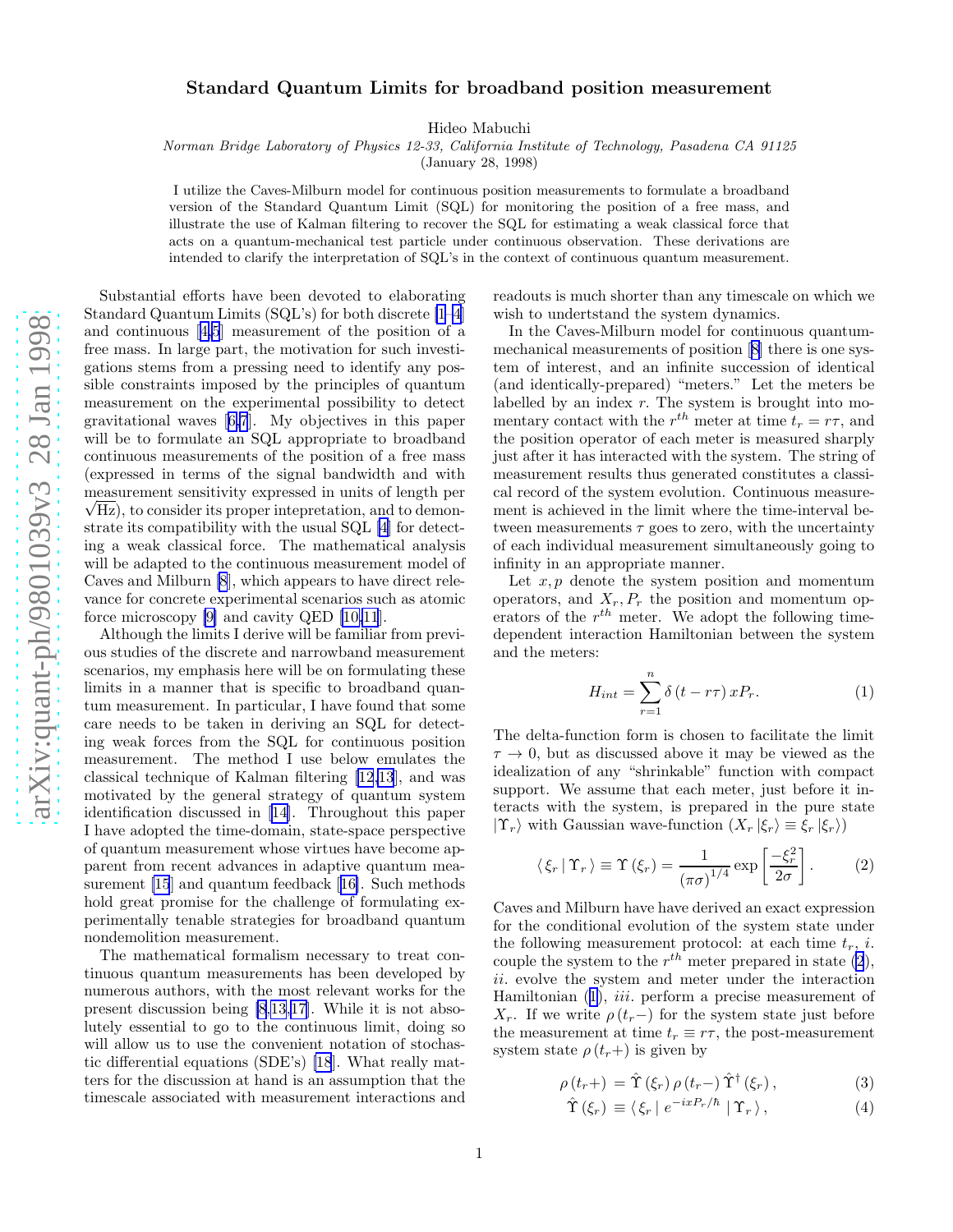<span id="page-1-0"></span>where  $\xi_r$  corresponds to the actual outcome of the meter projection in stage *iii*. Recall that  $x, X_r, P_r$  are Hermitian operators,  $\xi_r$  is a c-number, and  $|\Upsilon_r\rangle$  is a Hilbert-space ket.  $\hat{\Upsilon}_r$  is thus a quantum operation density. Qualitatively speaking, the basic effect of [\(3](#page-0-0)) is to shift the centroid  $x'_r \equiv \text{Tr} [x \rho (t_r-) ]$  of the system's position-space distribution *towards* the value conveyed by  $\xi_r$ , and to reduce its overall width  $\Delta'_r \equiv \text{Tr} \left[ x^2 \rho \left( t_r - \right) \right] - \left( x'_r \right)^2$  by an amount that depends on the ratio  $\Delta'_r/\sigma$ . Note that this is not a projective measurement—the post-measurement state  $\rho(t_r+)$  depends on both the measurement result  $\xi_r$ and the pre-measurement state  $\rho(t_r-)$ .

The operation [\(4](#page-0-0)) maps Gaussian pure states of the system to Gaussian pure states, so we can in fact parametrize the selective evolution of a free particle (initially prepared in a Gaussian pure state) by just four real numbers. Chosing  $x_r \equiv \langle x \rangle$ ,  $p_r \equiv \langle p \rangle$ ,  $\Delta_r \equiv 2 \langle (\Delta x)^2 \rangle$ , and  $\varepsilon_r \equiv \langle \Delta x \Delta p - \Delta p \Delta x \rangle / \hbar$ , Caves and Milburn derived a set of difference equations for the evolution of these quantities with each successive measurement. They further showed that Gaussian initial states generally converge toward stationary evolutions, in which  $x_r$  and  $p_r$  evolve stochastically but  $\Delta_r$  and  $\varepsilon_r$  vary periodically—during the time intervals between measurements both widths increase according to the free Hamiltonian, but the effect of each measurement is to reduce them by a constant "contraction factor"  $C$  such that  $\Delta_r \equiv \text{Tr} [x^2 \rho (t_r+)] - (x_r)^2$  is independent of r. The form of the evolution equations is especially convenient in this stationary regime, so in what follows we shall assume that stationarity has been bootstrapped by preparing the system in an appropriate initial state.

In order to derive a broadband SQL for position measurements, we start with the stationary difference equa-tions $(3.30a,b)$  from  $[8]$  $[8]$ :

$$
x_{r+1} - x_r = p_r \frac{\tau}{m} + \frac{C-1}{C} (\xi_r - x'_r),
$$
  

$$
p_{r+1} - p_r = \frac{\hbar}{\sigma \sqrt{C}} (\xi_r - x'_r).
$$
 (5)

Here unprimed quantities  $x_r, p_r$  describe the system state just after the  $(r-1)^{th}$  measurement has been made, and  $x'_r$  holds just before the  $r^{th}$  measurement.

We first need to rewrite the difference equations (5) as a stochastic differential equation (SDE), by taking  $\tau \to 0$ together with  $\sigma \to \infty$  such that their product  $D \equiv \sigma \tau$ stays constant. Recall, from equations (3.20,3.21) of[[8\]](#page-3-0), that  $(\xi_r - x'_r)$  is a Gaussian random variable with zero mean and variance  $\sigma C/2$ . In the continuous limit it also turns out that  $C \rightarrow 1$  [\[8](#page-3-0)], so we immediately have an explicit (Ito) stochastic differential equation:

$$
d\begin{pmatrix} x \\ p \end{pmatrix} = \begin{pmatrix} p/m \\ 0 \end{pmatrix} dt + \begin{pmatrix} 0 \\ \sqrt{\frac{\hbar^2}{2D}} \end{pmatrix} dW, \tag{6}
$$

where $dW$  is a Wiener increment [[18](#page-4-0)].

To derive an SDE for the rms position, we begin by applying Ito's formula to derive an SDE for  $x_{ms} \equiv \langle x^2 \rangle$ ,

$$
d(x^{2}) = \frac{2p}{m}x dt,
$$
  

$$
\frac{d}{dt}x_{ms} = \frac{2}{m}\langle px \rangle.
$$
 (7)

Substituting  $x, p$  by integrals of equation (6), and keeping in mind that the "functions"  $dW(t)$  appearing in the expressions for  $x$  and  $p$  will be identical for any given stochastic realization,

$$
\frac{d}{dt} x_{ms} = \frac{\hbar^2}{m^2 D} \left\langle \int_0^t dW(t') \int_0^t dt'' \int_0^{t''} dW(t''') \right\rangle
$$

$$
= \frac{\hbar^2}{2m^2 D} t^2.
$$
(8)

Hence,

$$
x_{rms}(t) = \frac{\hbar}{m\sqrt{6D}} t^{3/2}.
$$
 (9)

We now turn to quantify the fundamental measurement noise inherent in the present scheme. As mentioned above, the discrete measurement errors (before taking the continuous limit) are a stationary Gaussian process with variance  $C\sigma/2$ . Hence, in any given time interval  $B^{-1}$ the sample variance for the  $N \equiv (B\tau)^{-1}$  measurements will be

$$
\left\langle \sum \xi_r^2 \right\rangle = \frac{C\sigma}{2B\tau},
$$
  
\n
$$
\Xi_{rms} \equiv \frac{1}{N} \xi_{rms} = \sqrt{\frac{C\sigma B\tau}{2}} \rightarrow \sqrt{\frac{DB}{2}}.
$$
 (10)

Note that  $\sqrt{D}$  thus represents a measurement inaccuracy (or "sensitivity," depending on your point of view) in units such as meters/ $\sqrt{Hz}$ . In the sequel we shall regard  $\Xi(t)$  as the time-domain measurement signal, so that B should be interpreted as a low-pass bandwidth. It is important to understand that  $D$  and  $B$  are completely independent variables—D parametrizes the system-meter coupling strength (a physical quantity), B the degree of smoothing applied to the measurement results (a signalprocessing quantity).

We can now formulate a condition for backactioninduced diffusion to become visible against the fundamental measurement noise:

$$
x_{rms} = \Xi_{rms} \Rightarrow
$$

$$
\frac{\hbar}{m\sqrt{6D}} t_*^{3/2} = \sqrt{DB/2},
$$

$$
t_* = \left[\sqrt{3B} \frac{Dm}{\hbar}\right]^{2/3}.
$$
(11)

This expression should be taken to predict the overall measurement time  $t_*$  at which backaction-diffusion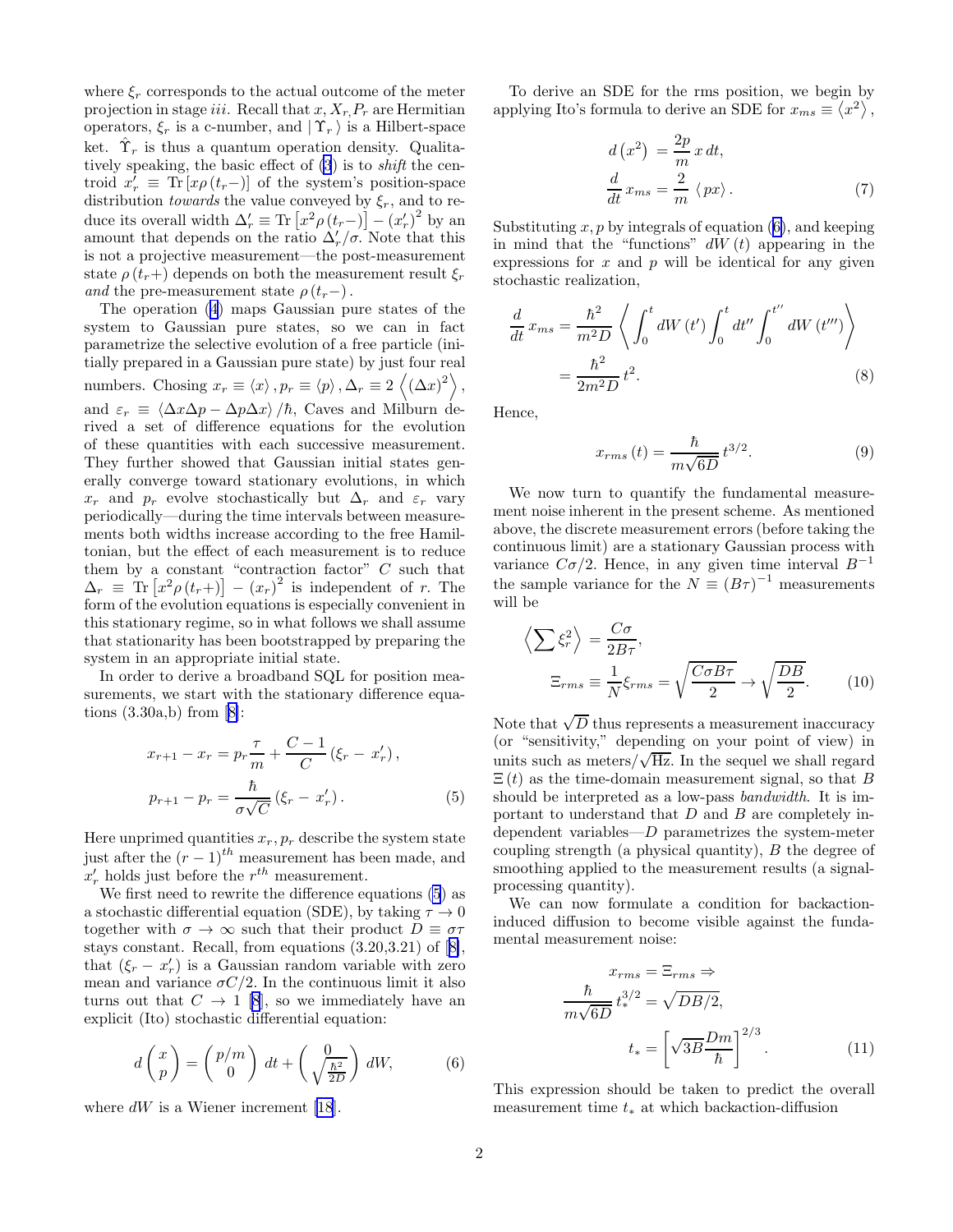

Figure 1. (a) Horizontal lines indicate the rms signal noise  $\pm \sqrt(DB/2)$ , curved lines indicate  $\pm x_{rms}(t)$ , and the vertical line indicates  $t_*$  for  $D = 1.42 \times 10^{-20}$ ,  $B =$  $10^7$ , and  $m = 2.22 \times 10^{-25}$  (mks units). Two stochastic realizations of the measurement signal are also shown, generated by direct simulation of equations (19)-(21). (b) The nonstationary component of the signal  $\xi_r$  can be perfectly subtracted away to yield  $eta_r \equiv \xi_r - \hat{x}'_r$ , which is a Gaussian noise process with variance  $\sigma C/2$ .

should cause the rms wander  $x_{rms}$  of the observed particle (with mass  $m$ ) to equal the point-to-point scatter  $\Xi_{rms}$  in continuous measurements made with measurement inaccuracy  $\sqrt{D}$  and filtered to bandwidth B. Viewed as such, I claim that equation [\(11](#page-1-0)) represents the most sensible form for a broadband SQL for continuous observation of the position of a free mass. Note that the timescale for backaction noise to manifest itself increases with increasing signal bandwidth (measurement noise hides the backaction), increases with particle mass (scenario is less "quantum"), and increases with measurement inaccuracy (need a good measurement to get to the SQL). This picture is illustrated by Figure 1a (for fixed D, B, and m), which shows  $x_{rms}(t)$ ,  $\Xi_{rms}$ , and  $t_{*}$ together with two stochastic realizations of  $x(t)$ .

In the special case where we choose to integrate the measurement results over all of a given observation interval t,  $B \equiv 1/t$  and we recover a single measurement scenario. We can then derive a basic figure-of-merit for continuous measurements—defining  $S \equiv \sqrt{D}$  as the measurement inaccuracy and keeping  $t$  as the total observation time, we find that we need

$$
\frac{S}{t} \le 3^{-1/4} \sqrt{\frac{\hbar}{m}}\tag{12}
$$

in order for noise in the measurement record ultimately to be dominated by real displacements of the particle due to backaction diffusion. Alternatively, we can write down something like an inference-disturbance relation:

$$
\Xi_{rms} \cdot x_{rms} \ge \sqrt{\frac{D}{2t}} \cdot \frac{\hbar}{m\sqrt{6D}} t^{3/2} = \frac{\hbar t}{2\sqrt{3}m}.
$$
 (13)

This relation asserts that the product of the integrated measurement accuracy and the rms displacement of the test particle due to backaction-diffusion must exceed a lower bound that increases linearly with time.

We now turn to consider the estimation of weak forces acting on the test particle, based on something like Kalman filtering of the measurement record. We begin by writing down a modified form of the stationary difference equations (still explicit),

$$
x_{r+1} - x_r = p_r \frac{\tau}{m} + \frac{C-1}{C} (\xi_r - x'_r), \qquad (14)
$$

$$
p_{r+1} - p_r = \alpha \tau + \frac{\hbar}{\sigma \sqrt{C}} (\xi_r - x'_r). \tag{15}
$$

Here we have simply added a uniform force field  $\alpha$  that acts on the particle at all times [\[19](#page-4-0)]. Our task will be to detect  $\alpha \neq 0$ .

Based on the measurement results  $\xi_r$ , we want to update recursive estimators  $\hat{x}_r$  and  $\hat{p}_r$  for  $x_r$  and  $p_r$ , respectively. Assuming noiseless readout of  $\xi_r$ , the update equations read

$$
\hat{x}_{r+1} - \hat{x}_r = \hat{p}_r \frac{\tau}{m} + \frac{C-1}{C} (\xi_r - \hat{x}'_r), \tag{16}
$$

$$
\hat{p}_{r+1} - \hat{p}_r = \frac{\hbar}{\sigma\sqrt{C}} (\xi_r - \hat{x}'_r). \tag{17}
$$

Note that we do not include  $\alpha$  in the update rules, as it is assumed to be an unknown quantity. In order to infer  $\alpha$  from the recursive estimators  $\hat{x}_r$  and  $\hat{p}_r$ , we must focus on the behavior of the quantity  $\eta_r \equiv \xi_r - \hat{x}'_r$ . As we know the distribution for  $\xi_r$ , we can write

$$
\eta_r = (x'_r - \hat{x}'_r) + \sqrt{\frac{C\sigma}{2}} \mathcal{N}_r [0, 1], \qquad (18)
$$

where  $\mathcal{N}_r[0,1]$  is a Gaussian deviate with zero mean and unit variance. Hence,  $\eta_r$  will generally be the sum of a Gaussian deviate and an uncorrelated process (the "error-signal") that reflects the cumulative inaccuracy of our recursive position estimator.

Note that if there is no external force acting on the particle  $(\alpha = 0)$  there is no measurement inaccuracy, and the recursive estimator  $\hat{x}_r$  can be used perfectly to subtract the backaction-induced diffusion from the signal  $\xi_r$  (see Figure 1b). Indeed, demonstrating the ability to do so would seem to be the only good way of verifying that an actual experimental broadband position measurement reaches the "quantum regime" defined by equation (12)—unlike the scenario of optical measurements of quadrature amplitudes, there is no way directly to compare signal and meter beams to determine the fidelity of the measurement. If there is external force, the subtraction will not be perfect and  $\alpha$  will reveal itself in nonstationary behavior of  $\eta_r$ .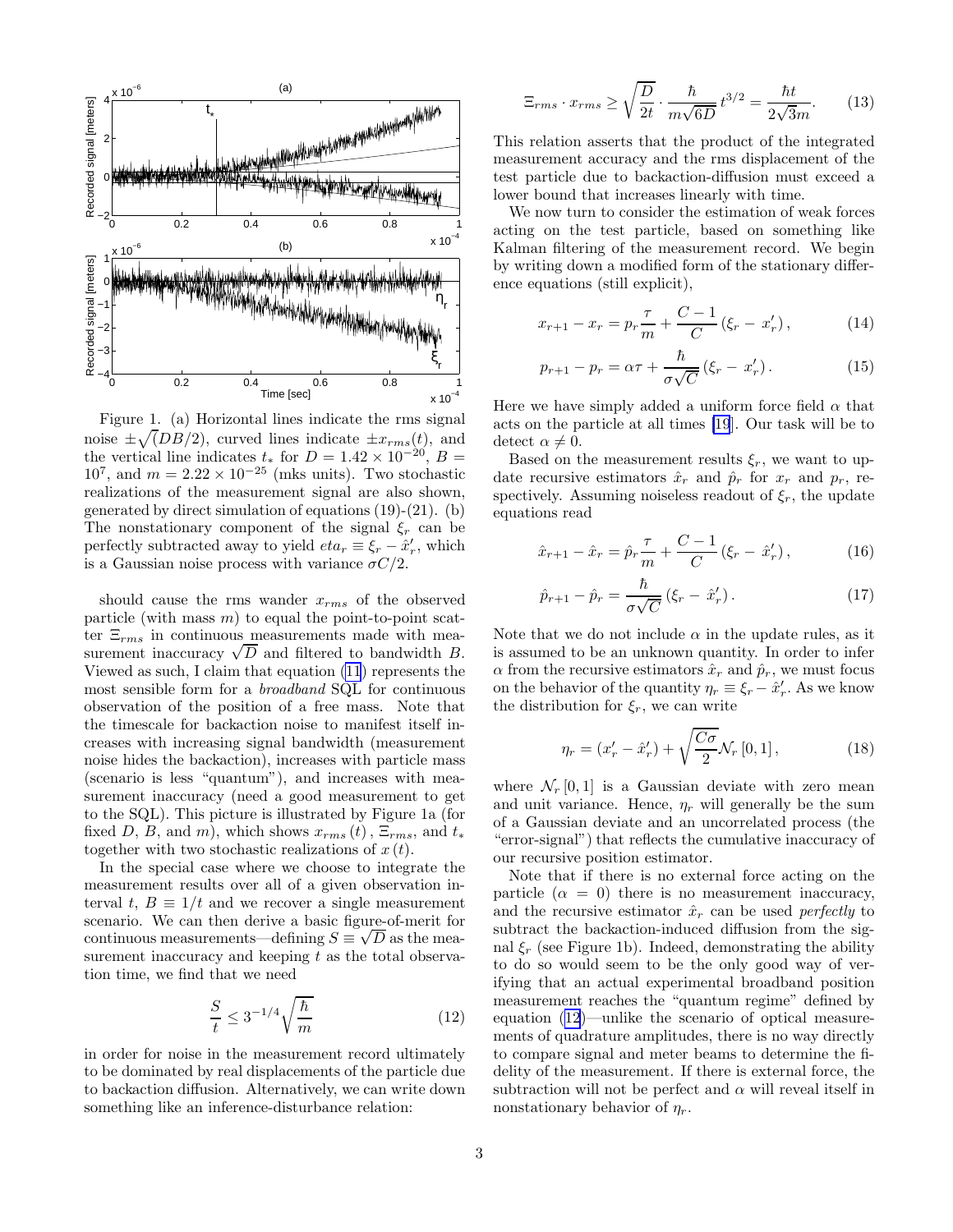<span id="page-3-0"></span>Note as well that the variance of the residual noise process  $\sqrt{\frac{C_{\sigma}}{2}}\mathcal{N}_r$  [0, 1] can in principle go to *zero* in the limit of good measurements. At first thought this might seem to have profound implications for the detection of weak classical forces, but in fact the quantitative analysis below recovers the usual SQL for weak force detection.

Before proceeding any farther, let us make the transition to the continuous limit ( $\tau \to 0$ ,  $\sigma \to \infty$ ,  $D = \text{const}$ ) [13] and collect together a complete set of SDE's for the physical quantities and statistical estimators:

$$
dx = \frac{p}{m} dt, \qquad dp = \alpha dt + \sqrt{\frac{\hbar^2}{2D}} dW,
$$
 (19)

$$
d\xi = xdt + \sqrt{\frac{D}{2}}dW,
$$
\n(20)

$$
d\hat{x} = \frac{\hat{p}}{m}dt, \qquad d\hat{p} = \frac{\hbar}{D} \left( d\xi - \hat{x}dt \right). \tag{21}
$$

In these terms,  $d\xi/dt$  represents the broadband measurment record. Note that we could also define an auxilliary variable  $e \equiv x - \hat{x}$ , in terms of which

$$
de = \frac{1}{m} (p - \hat{p}) dt,
$$
\n(22)

$$
d\hat{p} = \frac{\hbar}{D} e dt + \sqrt{\frac{\hbar^2}{2D}} dW.
$$
 (23)

Our estimator for the external force  $\alpha$  will be proportional to the time integral of  $d\eta \equiv d\xi - \hat{x}dt$ , so what we really need to know is the rms behavior of  $e(t)$ . Developing its SDE,

$$
de = dx - d\hat{x},
$$
  
\n
$$
\frac{de}{dt} = \frac{1}{m} \left( \alpha t - \frac{\hbar}{D} \int_0^t e(t') dt' \right),
$$
  
\n
$$
\frac{d^2e}{dt^2} = \frac{1}{m} \left( \alpha - \frac{\hbar}{D} e \right).
$$
\n(24)

This shows that  $e(t)$  behaves like a harmonic oscillator, with mass m and natural frequency  $\omega_0 = \sqrt{\frac{\hbar}{mD}}$ , subjected to a constant external force  $\alpha$ . So with the initial condtion  $\hat{x} = x, \hat{p} = p$ , we expect

$$
e(t) = \frac{\alpha D}{\hbar} \left[ 1 - \cos\left(\sqrt{\frac{\hbar}{mD}}t\right) \right].
$$
 (25)

Getting back to the time integral of  $d\eta$ ,

$$
\int_0^t \left(\frac{d\xi}{dt'} - \hat{x}\right) dt' = \int_0^t e(t') dt' + \sqrt{\frac{D}{2}} \int_0^t dW(t')
$$
\n(26)

from which we identify the signal  $\Sigma$  and rms noise N as

$$
\Sigma = \frac{\alpha D}{\hbar} \left[ t - \sqrt{\frac{mD}{\hbar}} \sin \left( \sqrt{\frac{\hbar}{mD}} t \right) \right], \quad N = \sqrt{\frac{Dt}{2}}.
$$
\n(27)

Setting  $\Sigma/N = 1$  we obtain

$$
\alpha_{\min} = \hbar \sqrt{\frac{t}{2D}} \left[ t - \sqrt{\frac{mD}{\hbar}} \sin \left( \sqrt{\frac{\hbar}{mD}} t \right) \right]^{-1} . \quad (28)
$$

For fixed  $m$  and  $t$ , it seems reasonable that the optimal choice of D should be simply related to  $\hbar t^2/m$ . If we substitute  $D \equiv \eta^2 \hbar t^2 / m$  into (28) and then (numerically) minimize over  $\eta$ ,

$$
\alpha_{\min} = \min_{\eta} \sqrt{\frac{\hbar m}{2t^3}} \left[ \eta - \eta^2 \sin\left(\frac{1}{\eta}\right) \right]^{-1} \approx \pi \sqrt{\frac{\hbar m}{2t^3}}. \tag{29}
$$

Hence we are able to recover (within a factor of  $\pi$ ) the usual SQL for detecting a weak classical force via repeated position measurements on a free mass [4].

The author would like to thank J. W. Hartman and Y. Levin for discussions, and to acknowledge support from the National Science Foundation under Grants No. PHY94-07194 and PHY97-22674.

- [1] H. P. Yuen, Phys. Rev. Lett. 51, 719 (1983).
- [2] C. M. Caves, Phys. Rev. Lett. 54, 2465 (1985).
- [3] M. Ozawa, Phys. Rev. Lett. **60**, 385 (1988).
- [4] V. B. Braginsky and F. Ya. Khalili, *Quantum Measure*ment (Cambridge University Press, Cambridge, 1992).
- [5] M. T. Jaekel and S. Reynaud, Europhys. Lett. 13, 301 (1990).
- [6] V. B. Braginsky and Yu. I. Vorontsov, Ups. Fiz. Nauk 114, 41 (1974) [Sov. Phys. Usp. 17, 644 (1975)].
- [7] C. M. Caves, K. S. Thorne, R. W. P. Drever, V. D. Sandberg, and M. Zimmermann, Rev. Mod. Phys. 52, 341 (1980).
- [8] C. M. Caves and G. J. Milburn, Phys. Rev. A 36, 5543 (1987).
- [9] G. J. Milburn, K. Jacobs, and D. F. Walls, Phys. Rev. A 50, 5256 (1994).
- [10] A. C. Doherty, A. S. Parkins, S. M. Tan, and D. F. Walls, preprint (1998).
- [11] H. Mabuchi, J. Ye, and H. J. Kimble, preprint (1998).
- [12] O. L. R. Jacobs, Introduction to Control Theory (Oxford University Press, Oxford, 1993).
- [13] G. J. Milburn, Quantum Semiclass. Opt. 8, 269 (1996).
- [14] H. Mabuchi, Quantum Semiclass. Opt. 8, 1103 (1996).
- [15] H. M. Wiseman, Phys. Rev. Lett. **75**, 4587 (1995).
- [16] H. M. Wiseman, Phys. Rev. A 49, 2133 (1994).
- [17] V. P. Belavkin and P. Staszewski, Phys. Rev. A 45, 1347 (1992).